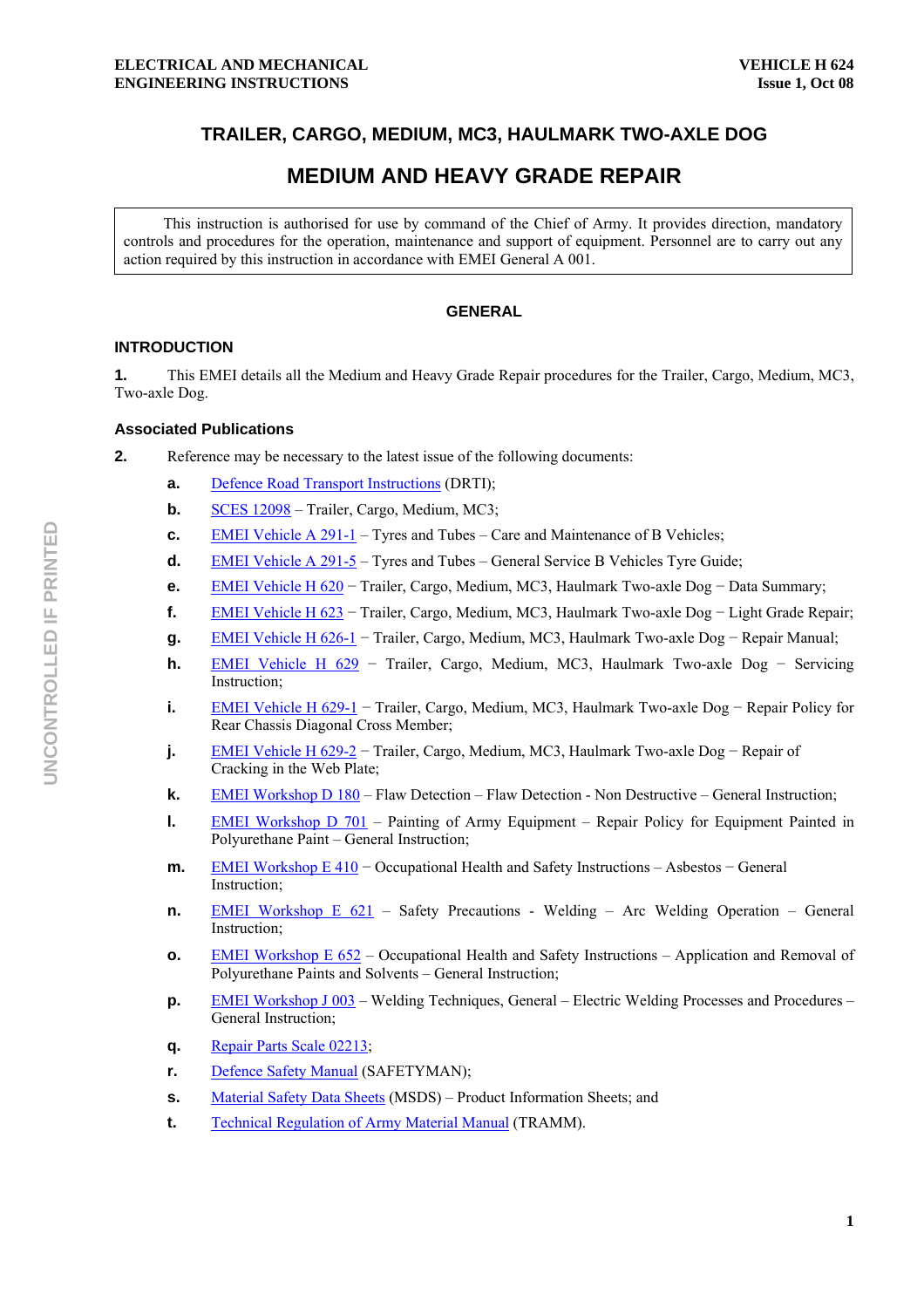# **Authorised Personnel**

- **3.** Repairs are to be conducted by the following technical tradespersons:
	- **a.** Vehicle Mechanic ECN 229,
	- **b.** Fitter Armament ECN 146.
	- **c.** Metalsmith ECN 235-2, or
	- **d.** civil equivalents qualified in accordance with the requirements of the TRAMM.

#### **Safety**



**Do not work on the trailer without the use of an axle stand beneath the axle. Place the axle stand as close to the raised wheel as possible. This procedure is required for all repairs and maintenance activities involving positioning of body parts in potential crush zones of the vehicle. Failure to comply may result in serious injury or death.** 

**Personnel working on this equipment are to adhere to all industrial safety standards, work practices and equipment operating and maintenance instructions relating to the equipment.** 

**Some assemblies contain powerful springs and injury can result if they are not properly disassembled. Use only proper tools and observe all precautions relevant to the use of the tools.** 

#### **DETAIL**

#### **General Instructions**



**It is vitally important that dirt and other foreign matter are not allowed to enter the hydraulic system during repairs. Dirt or fluid other than clean hydraulic fluid in the system will cause almost immediate failure.** 

#### **NOTE**

Plug or protect openings to prevent dirt entering the system. Use plastic plugs or covers only for this purpose. Do not use cloth or paper as plugs or covers.

Disconnect the trailer electrical connector from the towing vehicle before removing any electrical system components.

When disconnecting electrical connectors, hoses and fittings, remove sufficient clamps in order to gain the necessary slack to avoid damage to connectors and fittings.

Discard all used gaskets, seals, cotter pins, tab washers, lock pins, key washers and lock washers.

Use only genuine replacement parts and components.

Replacement hardware, tubing, hose fittings, etc. are to be of equivalent size, type, length and strength to the original equipment.

**4.** Use only those lubricants specified in the Servicing Instruction EMEI Vehicle H 629 and the User Handbook.

**5.** Any fastenings of fittings being tightened to prescribed torques are to have dry, clean threads unless otherwise specified. When specified, thread sealants are to be applied to dry, clean, oil free threads.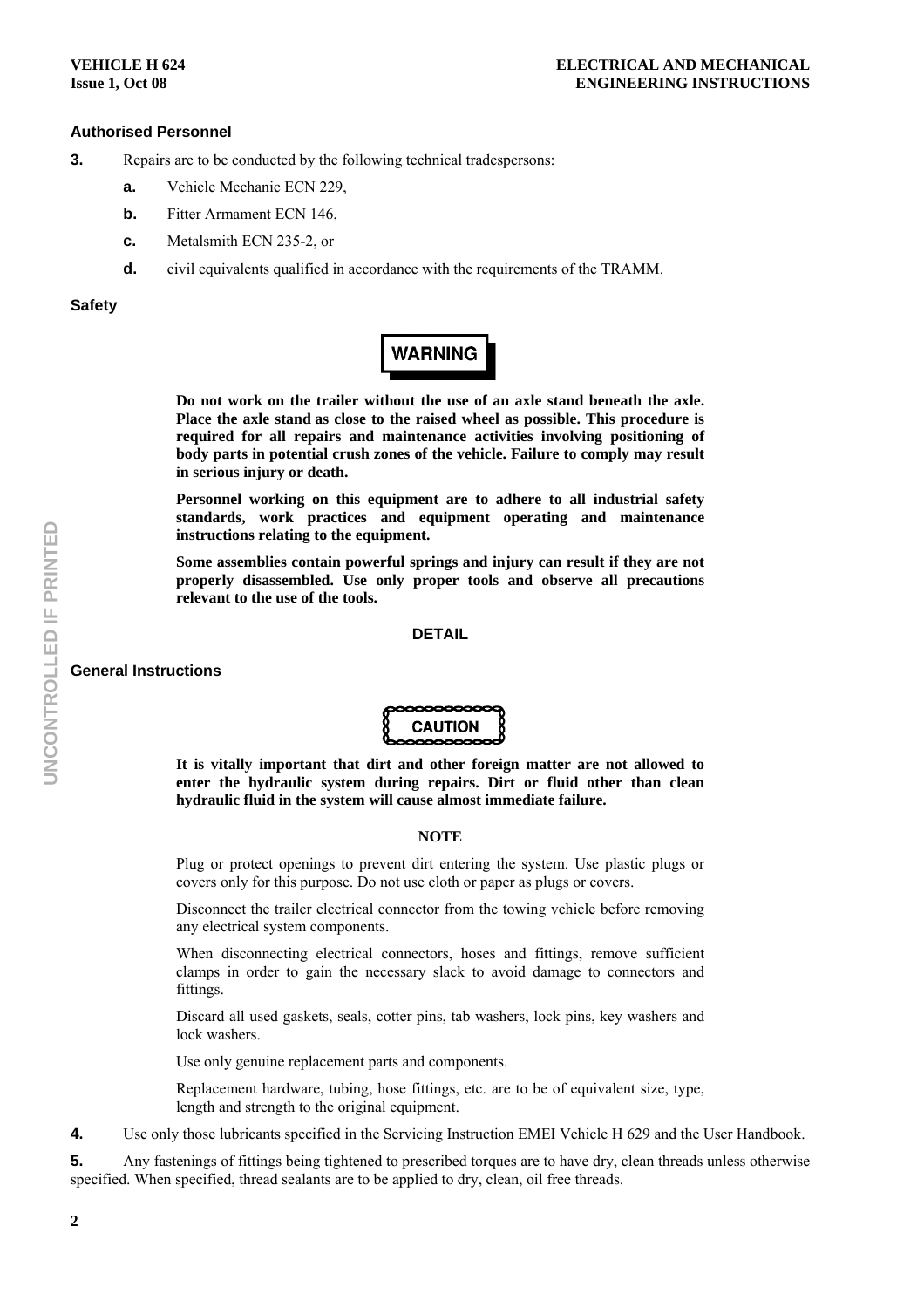#### **ELECTRICAL AND MECHANICAL ENGINEERING INSTRUCTIONS**

**6.** Replace all devices with stripped threads or damaged parts.

# **Identification Numbers**

**7.** Table 1 lists the location of the identification information on the equipment.

# **Table 1 Location of Identification Information**

| <b>Serial</b> | Item              | Location                                              |
|---------------|-------------------|-------------------------------------------------------|
|               | Axle assemblies   | Centre of axle beam, opposite brake chamber mountings |
| 2             | Ballrace          | Outer circumference, to rear of trailer               |
| 3             | Spare wheel winch | Front panel of winch assembly                         |

## **Special Tools and Gauges**

**8.** Special tools required to perform the tasks are detailed in EMEI Vehicle H 623.

## **Repairs**

- **9.** Medium/Heavy Grade Repair includes repair of the following components:
	- **a.** the axles, and
	- **b.** the spring hangers.

# **Axles**

**10. Removal.** Remove the axles as follows:

# **WARNING**

**Prior to removal of any components of the trailer running gear ensure that the trailer frame is correctly supported, with all weight removed from the suspension components. Failure to comply may result in serious injury or death.** 

#### **NOTE**

Reference to EMEI Vehicle H 623 is required for the removal and installation of assemblies.

- **a.** Chock the trailer wheels.
- **b.** Loosen the wheel nuts.
- **c.** Support the trailer frame on approved safety stands.
- **d.** Support the axle to be removed on approved safety stands.
- **e.** Ensure that the weight of each axle is correctly supported.
- **f.** Remove the wheels, from the axle to be removed.
- **g.** Remove the brake chambers.

#### **NOTE**

If insufficient clearance is available, remove the radius rods completely.

**h.** Remove the radius rod bolts, tapered bushes and steel sleeve securing the radius rod to the axle and swing the radius rod clear.

# **NOTE**

Take care that the axle does not roll to one side due to the weight imbalance.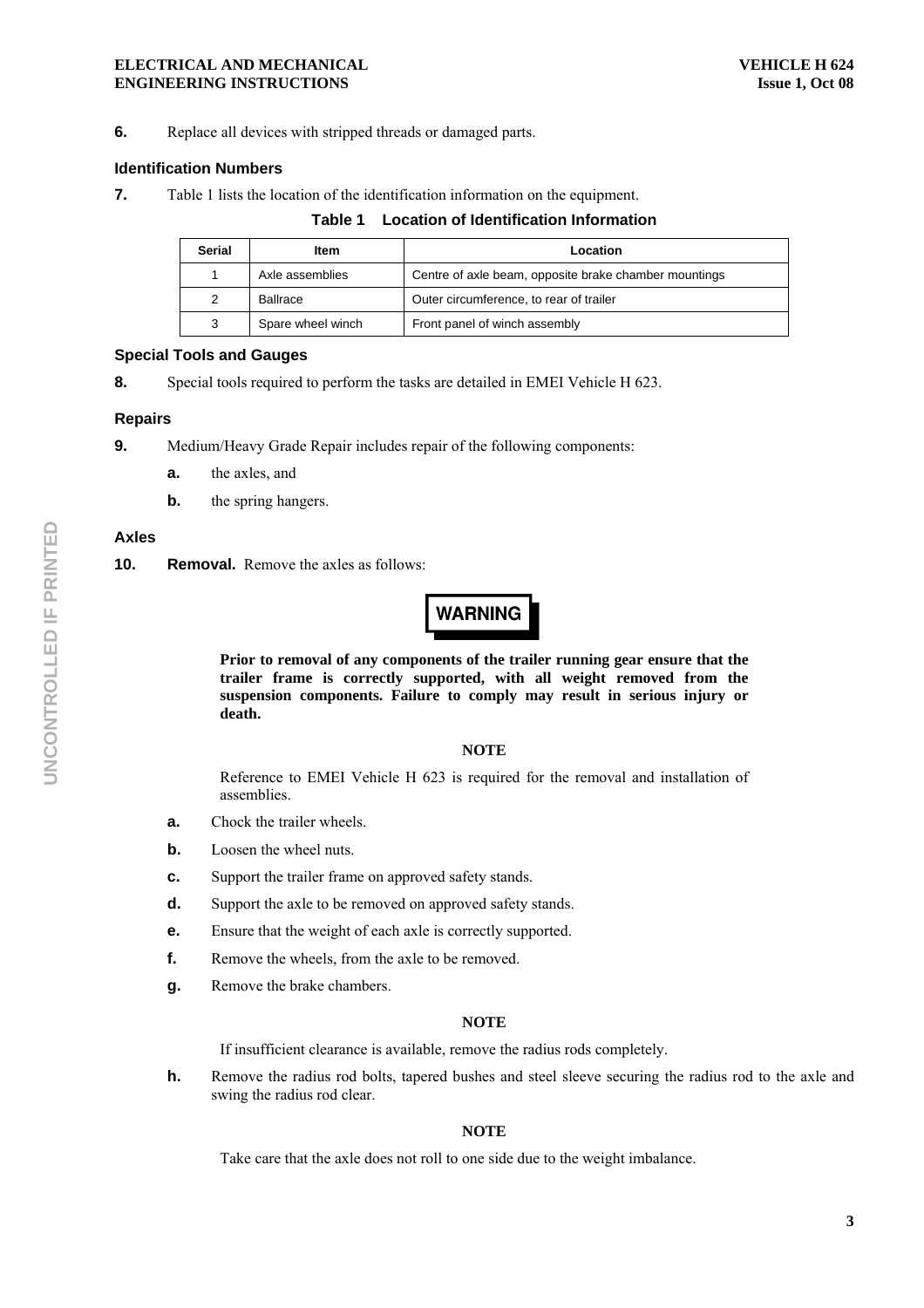- **i.** Remove the U-bolt nuts securing the axle to the springs.
- **j.** Lower the axle away from the springs, using a suitable jack.
- **11. Installation.** Install the axles as follows:

### **NOTE**

Ensure that the spring centre bolts are correctly located into the spring seats welded to the axle tube.

- **a.** Lift the axle assembly up to the springs, using a suitable jacking device.
- **b.** Place the U-bolts in position, ensuring that all the threads are in functional order.
- **c.** Fit the flat washers and nuts and tighten them to 415 N.m..

#### **NOTE**

If necessary, refit the radius rods.

- **d.** Swing the radius rods into position.
- **e.** Insert the radius rod bolts, tapered bushes and steel sleeve securing the radius rod to the axle and tighten the radius rod bolts to 100 N.m.
- **f.** Install the brake chambers.
- **g.** Fit the wheels to the axle.
- **h.** Check and adjust the brakes and axle alignment.

## **Spring Hangers**

**12.** Removal. Remove the spring hangers as follows:

# **WARNING**

**Prior to removal of any components of the trailer running gear ensure that the trailer frame is correctly supported, with all weight removed from the suspension components. Failure to comply may result in serious injury or death.** 

**If the trailer is, or is suspected of being painted with polyurethane paint (PUP), instructions in EMEI Workshop D 701 and Workshop E 652 must be followed.** 



**Take care to prevent excessive damage to the parent material.** 

#### **NOTE**

The spring hangers are welded to the dolly frame.

- **a.** Remove the springs in accordance with EMEI Vehicle H 623.
- **b.** Grind away the weld material holding the hangers to the frame.
- **c.** Remove the hangers.

#### **13.** Replacement. Replace the spring hangers as follows:

**a.** Ensure that surfaces to be welded are free of any rust or scale and they are flat and flush fitting.

#### **NOTE**

All welds to the top of the hanger brackets are to be 10 mm fillets.